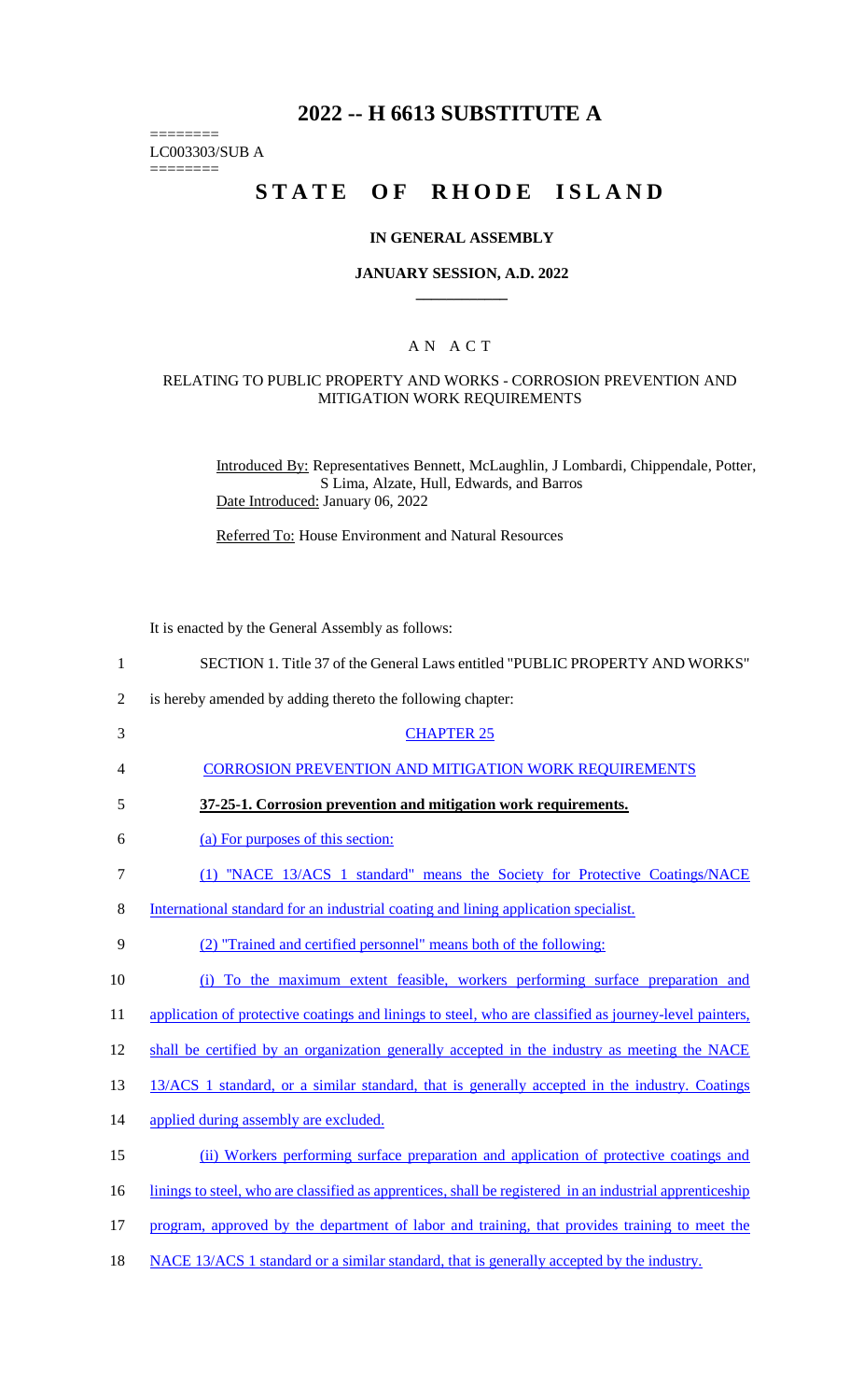| 1              | (b) A public entity that awards a contract after January 1, 2024, that is paid for in whole or         |
|----------------|--------------------------------------------------------------------------------------------------------|
| $\overline{2}$ | in part with state funds, shall require all contractors and subcontractors performing corrosion        |
| 3              | prevention and mitigation work to comply with the standards adopted pursuant to this section.          |
| 4              | (c) Contractors and subcontractors performing public works contracts for corrosion                     |
| 5              | prevention and mitigation work must comply with the standards adopted pursuant to this section         |
| 6              | after January 1, 2024.                                                                                 |
| $\tau$         | (d) On or before January 1, 2023, the director of the department of labor and training in              |
| 8              | consultation with the department of environmental management, shall adopt regulations                  |
| 9              | establishing standards for the performance of corrosion prevention and mitigation work on public       |
| 10             | projects that reflect industry best practices. Such industry best practices shall include, but are not |
| 11             | limited to, the following:                                                                             |
| 12             | (1) Use of trained and certified personnel for surface preparation and application of                  |
| 13             | protective coatings and linings to steel.                                                              |
| 14             | (2) Use of inspectors to ensure best practices and standards are met.                                  |
| 15             | (3) A plan to prevent environmental degradation, including, but not limited to, careful                |
| 16             | handling and containment of hazardous materials including, but not limited to, lead paint.             |
| 17             | SECTION 2. This act shall take effect upon passage.                                                    |

 $=$ LC003303/SUB A ========